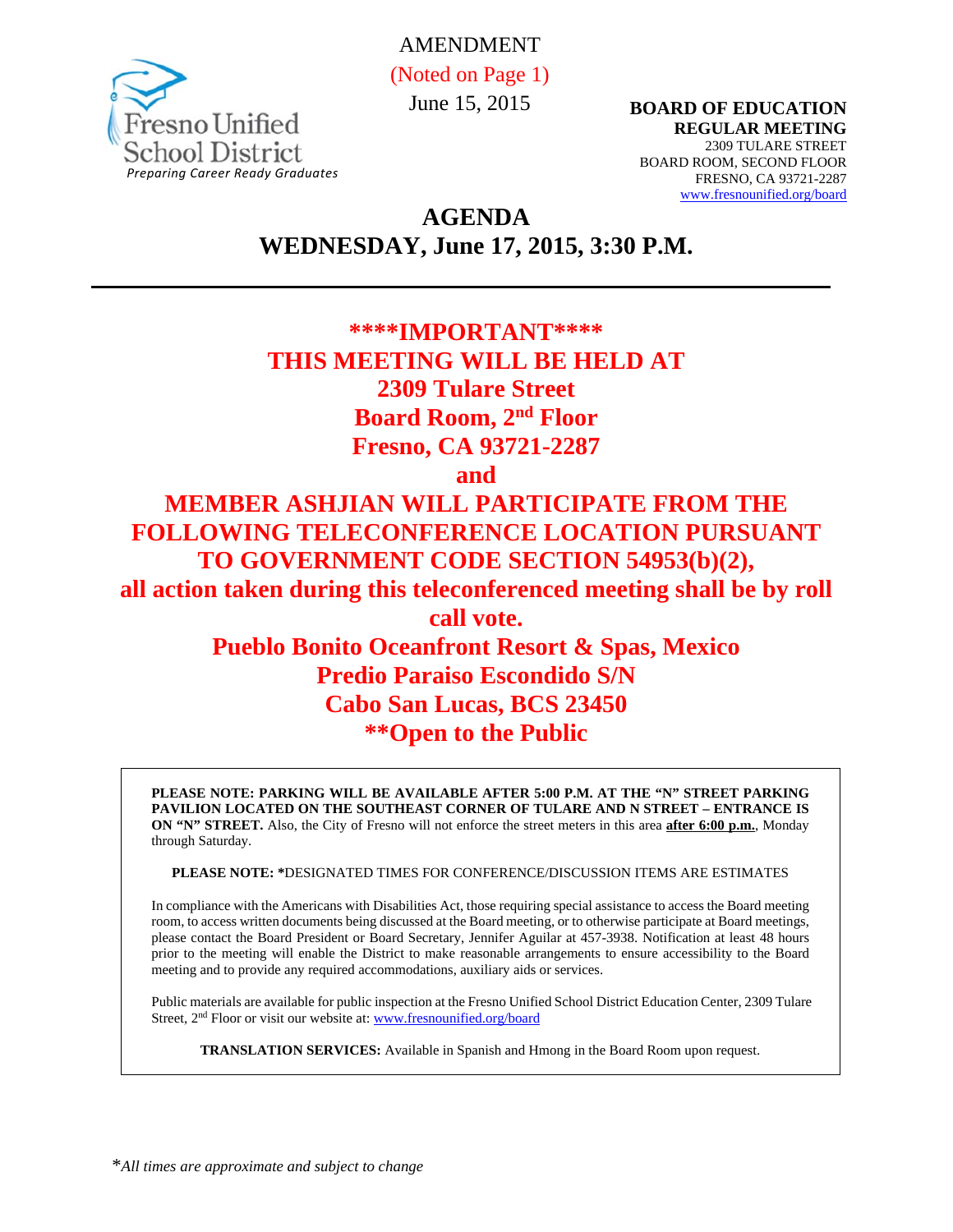**\*3:30 P.M., CALL TO ORDER** by the President; **RECESS** to Cabinet Room for Closed Session to discuss the following**:** 

- 1. Student Expulsions pursuant to Education Code Section 35146.
- 2. Conference with Labor Negotiator (Government Code Section 54957.6); FUSD Negotiator(s): Paul Idsvoog; Employee Organizations(s): FTA, CSEA, Chapter 125, CSEA, Chapter 143, SEIU, Local 521, FASTA/SEIU, Local 521/CTW, CLC, Building & Construction Trades Council of Fresno, Madera, Kings, and Tulare Counties/AFL-CIO; Unrepresented Employees: All Management, Confidential, and Supervisory Employees.
- 3. Conference with Real Property Negotiators (Government Code Section 54956.8); Agency Negotiators: Dale Bacigalupi, Legal Counsel; Karin Temple, Chief Operations Officer Negotiating Parties: Bedrock Land Development, Inc.; Property: APN 481-090-27 and APN 481-090-28; Under Negotiation: price and/or terms of payment.
- 4. Public Employee Discipline/Dismissal/Release/Reassignment/Resignation.
- 5. Public Employment/Appointment (Government Code Section 54957).
	- *a. Director*
	- *b. Principal*
	- *c. Manager II/Principal I*
- 6. Conference with Legal Counsel Pending/Threatened Litigation and Anticipated Litigation (Government Code Section 54956.9(d)(2)).
	- *a. Number of Potential Cases: One (1)*

# **5:30 P.M., RECONVENE** and report action taken during Closed Session, if any.

### *PURSUANT TO GOVERNMENT CODE SECTION 54953(b)(2), all action taken during this teleconferenced meeting shall be by roll call vote.*

# **PLEDGE OF ALLEGIANCE**

Staff member will lead the flag salute.

# **APPROVE Minutes**

Included in the Board binders are the draft minutes for the May 27, 2015 and June 3, 2015 Regular Meetings. The Superintendent recommends approval. Contact person: Michael E. Hanson, telephone 457-3884.

# **HEAR Report from Superintendent**

ALL CONSENT AGENDA items are considered to be routine by the Board of Education and will be enacted by one motion. There will be no separate discussion of items unless a Board member or member of the community so requests, in which event, the item(s) will be considered following approval of the Consent Agenda.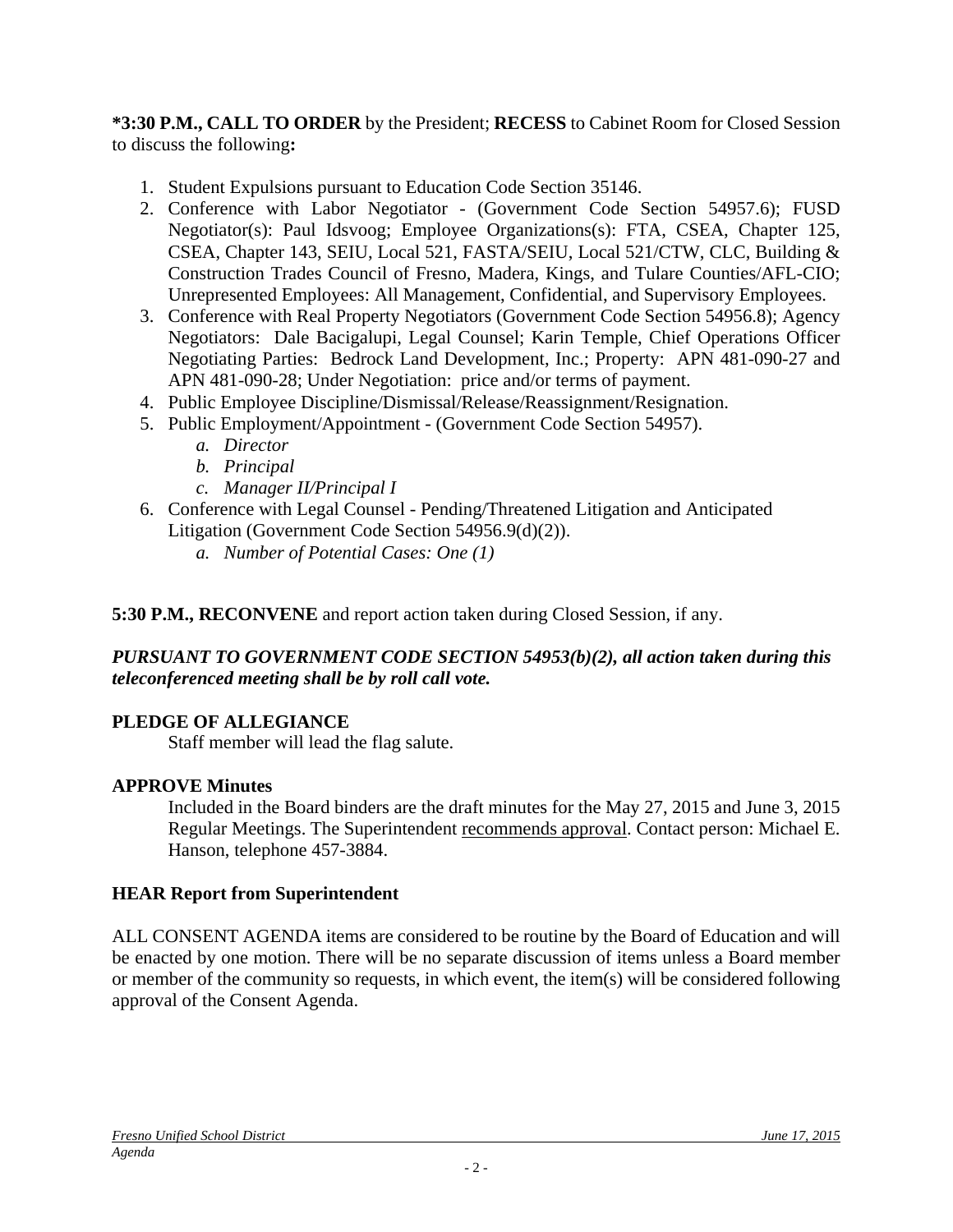# **A. CONSENT AGENDA**

# **A-1, APPROVE Personnel List**

Included in the Board binders is the Personnel List, Appendix A, as submitted. The Superintendent recommends approval. Contact person: Paul Idsvoog, telephone 457-3548.

### **A-2, ADOPT Findings of Fact and Recommendations of District Administrative Board**

The Board of Education received and considered the Findings of Fact and Recommendations of District Administrative Panels resulting from hearings on expulsion and readmittance cases conducted during the period since the June 3, 2015, Regular Board meeting. The Superintendent recommends adoption. Contact person: Kim Mecum, telephone 457-3569.

#### **A-3, ADOPT Resolution 14-24 Authorizing Debt Service Estimate to be Provided to the County of Fresno**

The Fresno County Auditor-Controller allows school districts to provide estimates of debt service payments if there is an expectation that bonds will be issued in the upcoming fiscal year. This allows the Fresno County Auditor-Controller to place the appropriate tax levies on the annual tax rolls to cover the debt service requirements of the bonds. The district is currently planning for a bond issuance on or about October 2015. Adoption of Resolution 14-24 will facilitate the calculation of the appropriate tax levy for this planned bond issuance. The Superintendent recommends adoption. Fiscal Impact: There is no fiscal impact to the district. Contact person: Ruth F. Quinto, telephone 457-6226.

### **A-4, ADOPT Resolution No. 2014-23 Approving Fresno County Plan for Providing Educational Services to Expelled Youth**

Included in the Board binders is Resolution No. 2014-23 for Board consideration and approval. Per Education Code section 48926, in any county where the county superintendent operates a community school, the county superintendent must, in conjunction with the school districts in the county, develop a plan for providing education services to expelled youth. The triennial update of Fresno County's plan is due to the State on June 30, 2015. The Superintendent recommends adoption. Fiscal Impact: There is no fiscal impact to the district. Contact person: Jorge Aguilar, telephone 457-3341.

#### **A-5, ADOPT Annual Resolution for Appointment of High School Representatives and Multi-School Membership Applications for the California Interscholastic Federation for the 2015/2016 School Year**

Included in the Board binders is the annual Resolution for Appointment of High School Representatives and Multi-School Membership Applications for the California Interscholastic Federation (CIF) for the 2015/2016 school year. The Superintendent recommends adoption. Fiscal Impact: There is no fiscal impact to the district. Contact person: Rosario Sanchez, telephone 457-6223.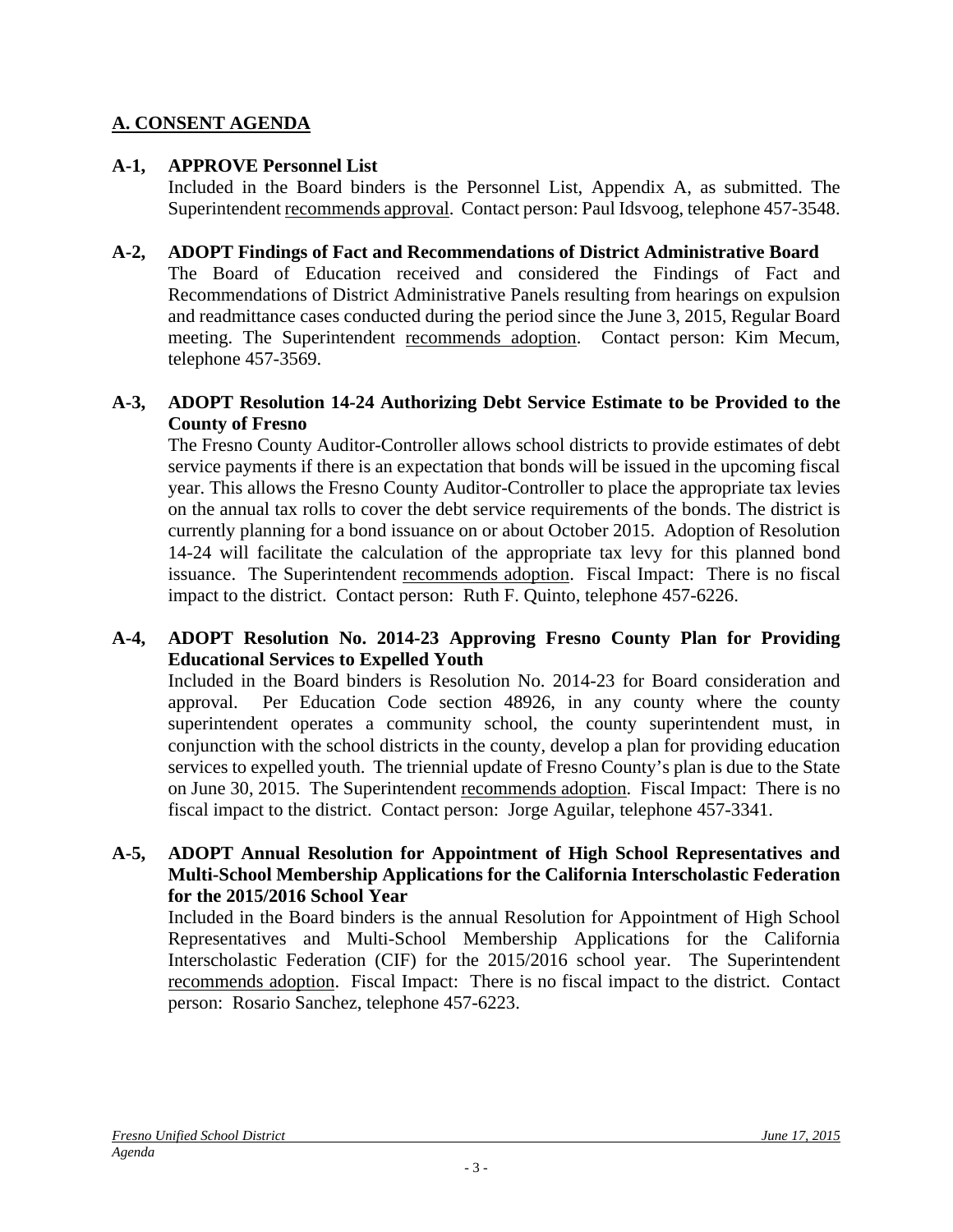**A-6, ADOPT Resolution 14-15, Authorizing the Execution of Lease-leaseback Agreements (Site Lease and Facilities Lease with Construction Provisions) for Portable Buildings Relocation and Infrastructure at Various Schools** 

Included in the Board binders and recommended for adoption is Resolution 14-15 to authorize the execution of lease-leaseback agreements (site lease and facilities lease with construction provisions) with BVI Construction, Inc., for portable buildings relocation and infrastructure at various schools to accommodate enrollment changes. The project will relocate 18 portable classrooms from three schools (Baird, Turner and Wolters) to six schools (Bakman, Computech, Edison, J.E. Young, Storey and Wilson) including portable set-up, utilities hook-up, and landscape restoration. The guaranteed maximum price is \$1,915,698. The Superintendent recommends adoption. Fiscal Impact: Funding of \$1,737,198 is available in the Developer Fee Fund, and \$178,500 is available in Measure Q. Contact person: Karin Temple, telephone 457-3134.

### **A-7, APPROVE Agreements for Legal and Investigation Services for 2015/16**

Included in the Board binders is a list of legal firms and investigation firms recommended for approval to provide services to Fresno Unified during 2015/16. The list includes the firm name and location, and the 2014/15 and 2015/16 attorney/investigator hourly rate(s). Staff negotiated rates with the firms and as a result, most have kept the 2015/16 rates the same as last year. Representation agreements with all firms are available in the office of the Deputy Superintendent/Chief Financial Officer, and a sample is provided in the Board binders. The Superintendent recommends approval. Fiscal Impact: Sufficient funds are available in the 2015/16 budget in the Unrestricted General Fund, Workers' Compensation Fund and Liability Fund. Contact person: Ruth F. Quinto, telephone 457-6226.

#### **A-8, APPROVE Agreement with Envision Pharmaceutical Services**

Included in the Board binders is an agreement with Envision Pharmaceutical to provide prescription benefit management services. The agreement provides for services effective July 1, 2015 through June 30, 2018 and may be renewed for an additional one year, upon mutual consent of both parties. The Superintendent recommends approval. Fiscal Impact: Sufficient funds are available in the Health Internal Service Fund. Contact person: Ruth F. Quinto, telephone 457-6226.

# **A-9, APPROVE Annual Agreements for the 2015/16 School Year**

Included in the Board binders are two matrices detailing agreements to provide services to Fresno Unified School District. These agreements fall into the following categories:

- Additional targeted assistance support to students
- Annual contract renewals including:
	- o Outdoor camp
	- o Counseling
- Teacher development

The Superintendent recommends approval. Fiscal Impact: Sufficient funds have been budgeted in the 2015/16 budget. These investments will be funded through the appropriate budgets, as detailed in the matrixes. Contact person: Ruth F. Quinto, telephone 457-6226.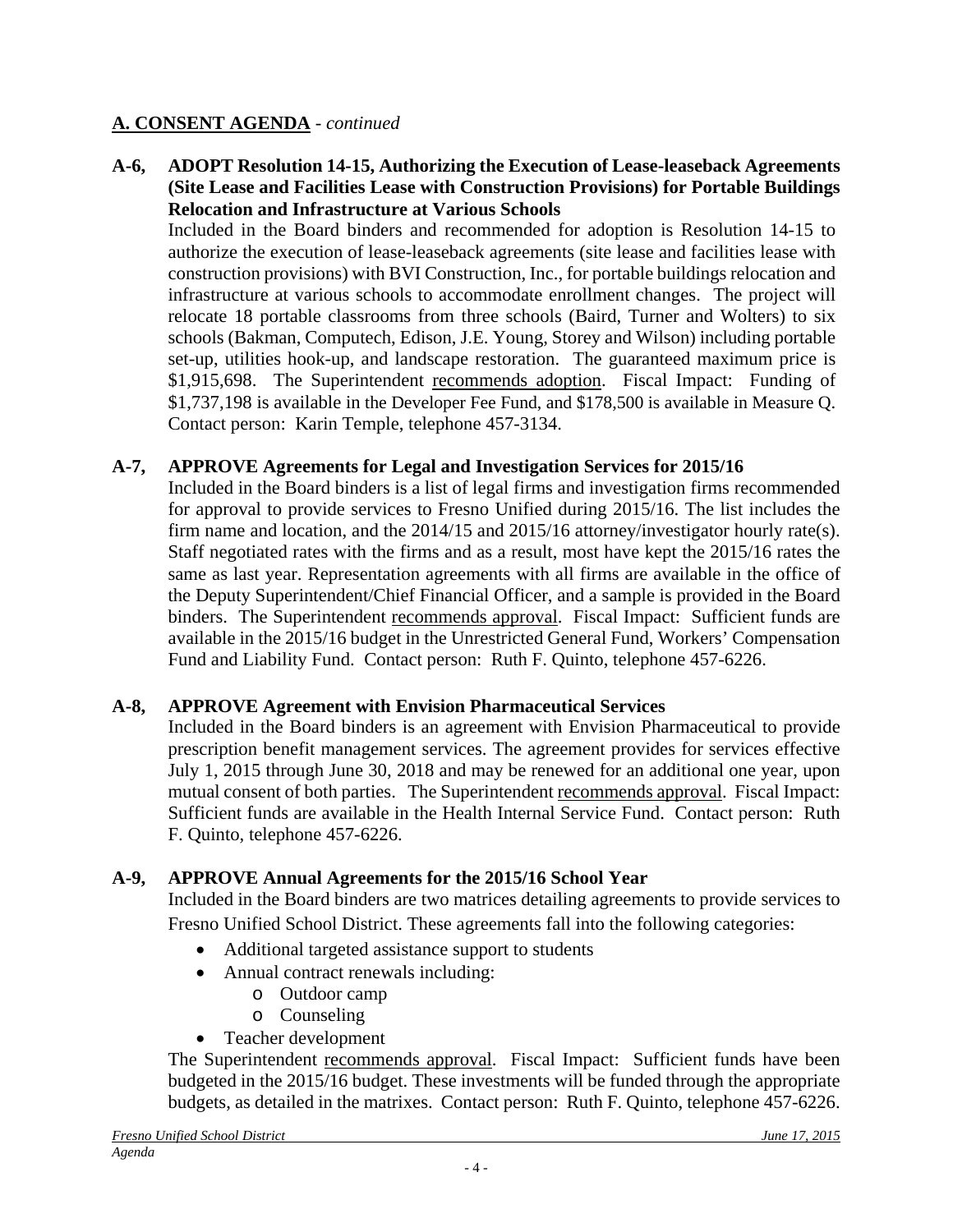# **A-10, APPROVE the Special Education Annual Budget, Service Plans and Service Descriptions for 2015/16**

Included in the Board binders are the 2015/16 Special Education Annual Budget, Services Plans, and descriptions of services provided to special education students. The Annual Plans are based up on the proposed 2015/16 Special Education budget. The Superintendent recommends approval. Fiscal Impact: There is no fiscal impact to the district to be determined at this time. Contact person: Rosario Sanchez, telephone 457-6223.

# **A-11, APPROVE Job Descriptions for Select Supervisory and Classified Positions**

Included in the Board binders are job descriptions for the Employee Service Center Supervisor, Payroll Specialist and Employee Service Center Specialist. In addition to addressing an increase in the scope of duties, level of responsibility and accountability required for each position, these job descriptions create opportunities for career advancement necessary to attract and retain high performing employees in a competitive labor market. The Superintendent recommends approval. Fiscal Impact: There is no fiscal impact to the district at this time. Contact person: Paul Idsvoog, telephone 457-3548.

### **A-12, APPROVE Adjustments to Select Supervisory and Classified Salary Schedules**

Included in the Board binders is a copy of the proposed adjustments to the Supervisory and Classified Salary Schedules. The proposed changes coincide with the three new job descriptions: Employee Service Center Supervisor, Payroll Specialist and Employee Service Center Specialist. The adjustments will further the District's efforts to recruit and retain high performing employees in a competitive labor market. The Superintendent recommends approval. Fiscal Impact: There is no fiscal impact to the district at this time. Contact person: Paul Idsvoog, telephone 457-3548.

### **A-13, APPROVE Authorization to Utilize Contracts from Various Purchasing Cooperatives for 2015/16**

Included in the Board binders is a list of purchasing cooperatives recommended to be authorized for utilization by the district during 2015/16. Cooperative purchasing is allowed under Public Contract Code 20118, and it is a best practice to share piggyback contracts between government agencies. Cooperatives can achieve significant savings, and allow the district to expedite purchases to take advantage of favorable market conditions. Approval of this recommendation does not commit the district to future purchases, nor does it require the utilization of any individual contract or purchasing cooperative. Purchases made under this authority will be submitted to the Board for ratification. The Board has authorized purchasing cooperative contracts in prior years. The Superintendent recommends approval. Fiscal Impact: Purchases will be made as needed, and funding will be identified based on the project. Contact person: Karin Temple, telephone 457-3134.

# **A-14, APPROVE Authorization to Utilize Individual Piggyback Contracts for 2015/16**

Included in the Board binders is a list of piggyback contracts recommended to be authorized for utilization by the district during 2015/16. Piggybacking is allowed under Public Contract Code 20118 and is a best practice that takes advantage of competitive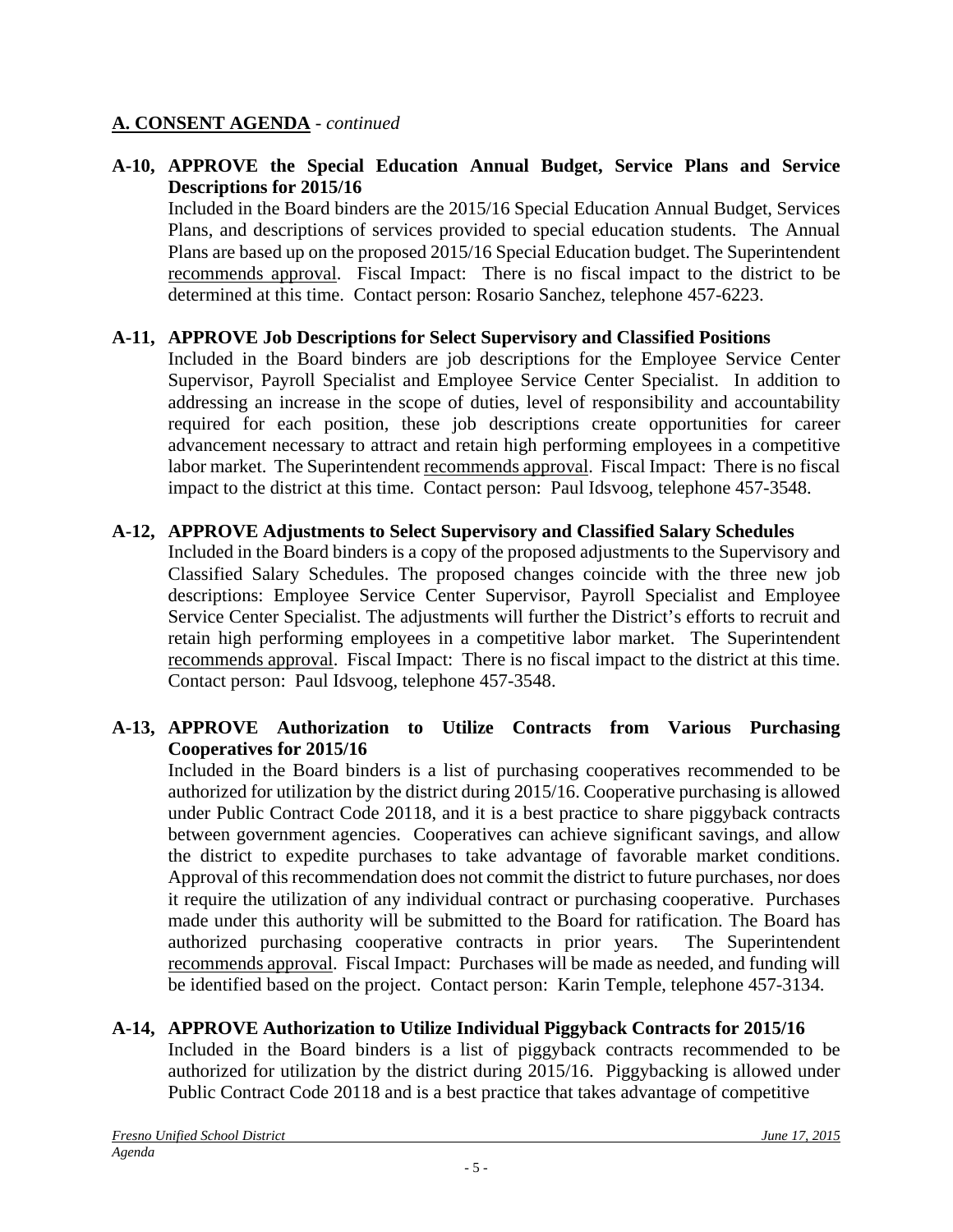pricing from a contract formally bid by another school district or public agency. This allows Fresno Unified to avoid the time, expense, and market uncertainties associated with bidding. It does not commit the district to future purchases, nor does it require any specific contract be utilized. The recommended action approves individual contracts, and therefore subsequent purchase orders will be submitted to the Board for information only. The contracts are available for review in the Purchasing Department. The Board has approved piggyback contracts in prior years. The Superintendent recommends approval. Fiscal Impact: Funding will be determined on a project-by-project basis. Contact person: Karin Temple, telephone 457-3134.

# **A-15, APPROVE Request for Proposals 15-18, Security Guard Services**

Included in the Board binders is information on Request for Proposals (RFP) 15-18, to identify a qualified vendor to provide security guard services for the district. The RFP was lawfully advertised on April 2, 2015, and April 9, 2015. Notifications were sent to twelve (12) vendors, and the district received four (4) responses. Proposals were evaluated on each proposer's ability to meet or exceed the requirements set forth in the RFP. The contract period is July 1, 2015, through June 30, 2018, with renewal options of two (2) additional one-year terms. The estimated contract amount is based on the cost for one year of patrol services and special event security needs.

Based on an extensive review, staff recommends award to the best value respondent:

Geil Enterprises (CIS) (Fresno, CA) Estimated \$700,000

The Superintendent recommends approval. Fiscal Impact: Sufficient funding of \$440,000 is available in the 2015/16 Maintenance and Operations budget. Funding in the approximate amount of \$260,000 related to special event security services will be supported by individual site budgets. Contact person: Karin Temple, telephone 457-3134.

# **A-16, APPROVE Request for Proposals 15-26, Design/Build Services for Sequoia Middle School Gymnasium Heating and Cooling Units**

Included in the Board binders is information on Request for Proposals (RFP) 15-26 for design and installation of heating and cooling units for the Sequoia Middle School gym. The RFP was lawfully advertised on April 14, 2015. Notifications were sent to twentyeight (28) vendors and four (4) construction trade publications, and the district received three (3) responses. Proposals were evaluated on each proposer's ability to meet or exceed the requirements set forth in the RFP.

Based on an extensive review, staff recommends award to the best value respondent:

Patton Air Conditioning (Fresno, California) \$238,016

The Superintendent recommends approval. Fiscal Impact: Funding of \$238,016 is available in the Measure Q budget. Contact person: Karin Temple, telephone 457-3134.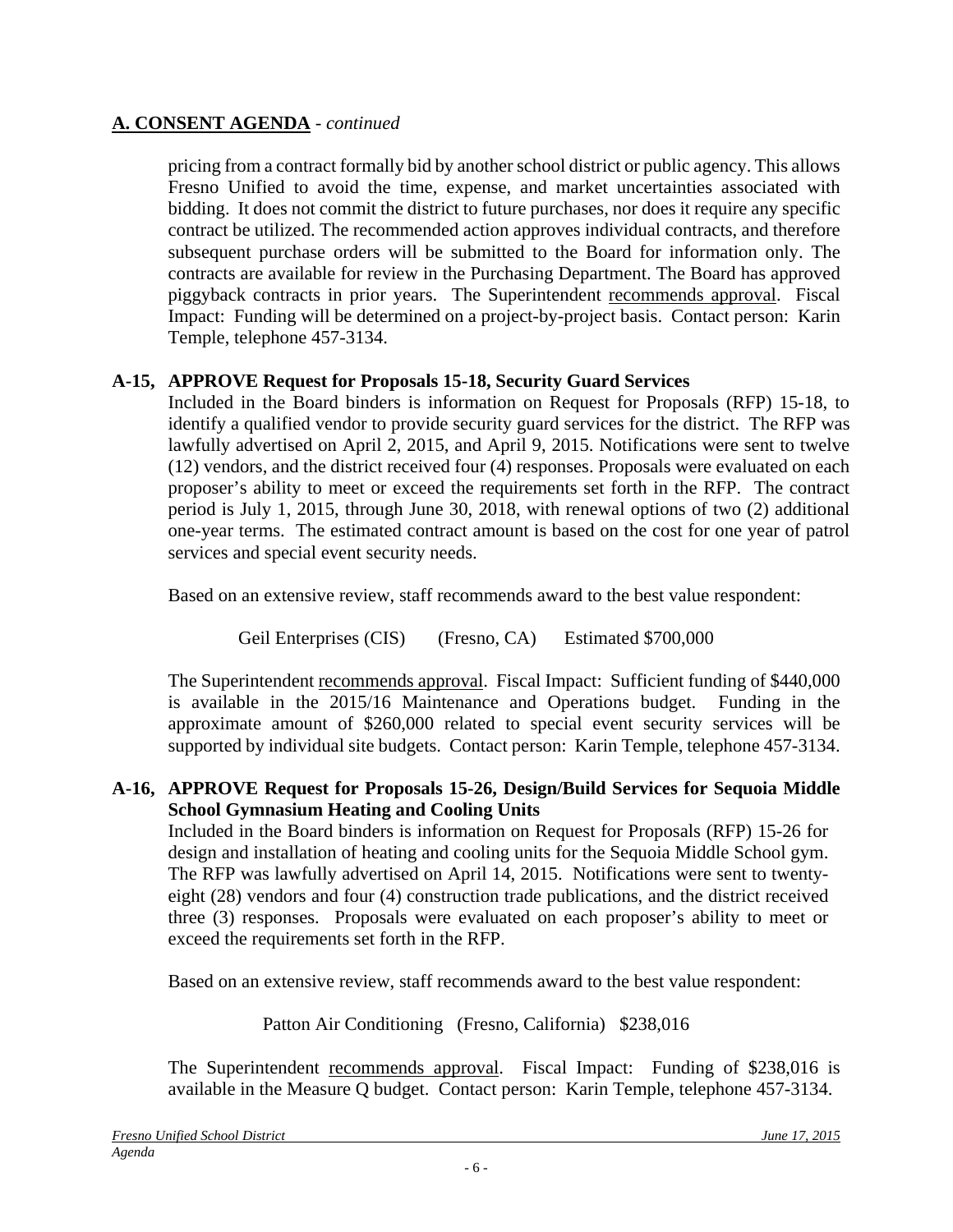**A-17, APPROVE the 2015/16 Annual Membership Dues with the California School Boards Association/Education Legal Alliance, the Council of the Great City Schools, and the National School Boards Association Council of Urban Boards of Education** 

It is recommended that the Board approve the 2015/16 annual membership dues with the following organizations: the California School Boards Association (CSBA/Education Legal Alliance), the Council of the Great City Schools (CGCS), and the National School Board Association (NSBA) Council of Urban Boards of Education (CUBE) The Superintendent recommends approval. Fiscal Impact: Sufficient funds of \$87,273 are available in the 2015/16 Board of Education budget. Contact Person: David Chavez, telephone 457-3566.

# **A-18, DENY Claim #14-1121-0349**

Included in the Board binders is a Claim for Damages on minor, case #14-1121-0349. The Superintendent recommends that the Claim be denied and the matter referred to the district's Director of Benefits and Risk Management for further handling. The Superintendent recommends denial. Fiscal Impact: There is no fiscal impact to the district at this time. Contact person: Ruth F. Quinto, telephone 457-6226.

# **A-19, DENY Claim #14-1222-0377**

Included in the Board binders is a Claim for Damages on case #14-1222-0377. The Superintendent recommends that the Claim be denied and the matter referred to the district's Director of Benefits and Risk Management for further handling. The Superintendent recommends denial. Fiscal Impact: There is no fiscal impact to the district at this time. Contact person: Ruth F. Quinto, telephone 457-6226.

### **A-20, RATIFY Agreement with Claremont Partners for Direct Contracting Project Management Services**

Included in the Board binders is an agreement with Claremont Partners for project management services. The Joint Health Management Board recommends ratification of this agreement with Claremont Partners. The services will include research, development and facilitating of direct contract negotiations with local healthcare facilities. The Superintendent recommends ratification. Fiscal Impact: The estimated annual cost is not to exceed \$109,113. Funds are available in the Health Internal Service Fund. Contact person: Ruth F. Quinto, telephone 457-6226.

# **A-21, RATIFY Submission of Grant Application to Kaiser Permanente**

Ratification is requested for a grant application to the Healthy Schools Healthy Communities program developed through Kaiser Permanente's "Thriving Schools" initiative. The project will facilitate a training plan around the understanding of Adverse Childhood Experiences (ACE) for children targeted through the Interagency Child Empowerment Team (ICET) designed to help schools understand and consider root causes, such as trauma, that drive adverse behaviors leading to suspension and/or poor school assimilation. Train the Trainers Workshops in Trauma and Grief Sensitive Practices will be provided to schools and departments through site representatives. Physical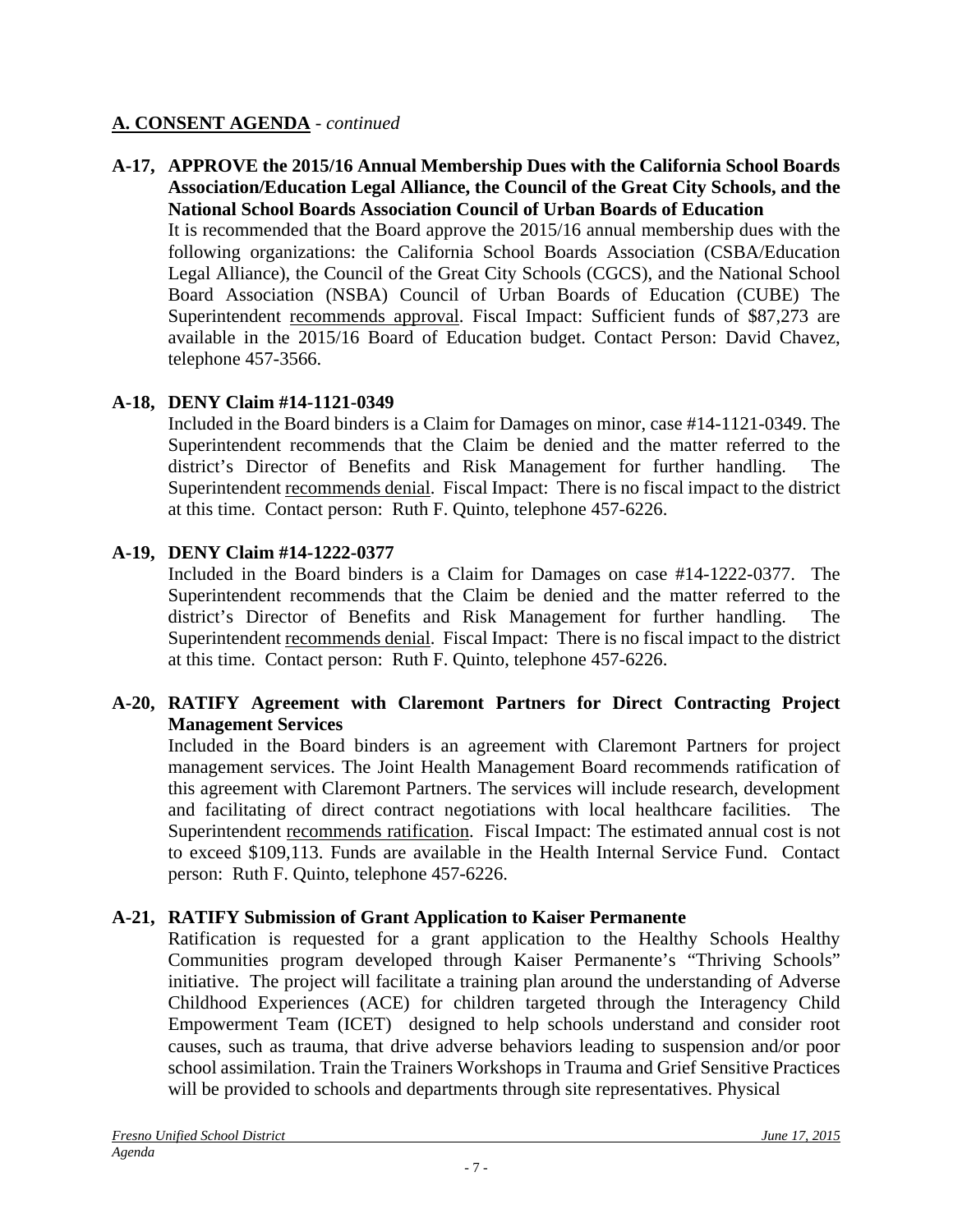Education/Wellness is a primary consideration to support the wellness needs of students impacted by trauma. Over 300 new elementary school teachers have been hired that have little to no Physical Education/Wellness training. To address this gap, Physical Education/Wellness co-teaching training will be provided to new teachers hired during the last four years. The Superintendent recommends ratification. Fiscal Impact: Grant funds will cover all program costs. Contact person: Ruth F. Quinto, telephone 457-6226.

#### **A-22, RATIFY Submission of Grant Application to the California Department of Education's California School Breakfast Program and Summer Food Service Program Start-up and Expansion Grant**

Ratification is requested for grant applications to the California Department of Education (CDE), Nutrition Services Division, for the 2015/16 School Breakfast Program and Summer Food Service Program Start-up and Expansion Grants. The CDE will award competitive grants to a School Food Authority (SFA) participating in the Federal School Breakfast Program up to \$15,000 per site for nonrecurring expenses incurred in starting up or expanding program services. The Food Services Department will apply for the School Breakfast Program Expansion Grant for all eight comprehensive high schools: Bullard, Duncan, Edison, Fresno, Hoover, McLane, Roosevelt, and Sunnyside. The Superintendent recommends ratification. Fiscal Impact: Grant funds will cover all program costs. Contact person: Ruth F. Quinto, telephone 457-6226.

## **A-23, RATIFY Purchase Orders from April 1, 2015, through April 30, 2015**

Included in the Board binders is a list of Purchase Orders for \$10,000 or more submitted for ratification by the Board. Purchase Orders/contracts that are required by law to be competitively bid will be submitted as separate agenda items. Beginning on page six (6) is a list of Purchase Orders issued from April 1, 2015, through April 30, 2015. These Purchase Orders were previously authorized and awarded by the Board. The Purchase Orders are submitted for information only and are not included for ratification. Pursuant to the Board's request, also attached is an alphabetical list of all Purchase Orders issued from April 1, 2015, through April 30, 2015. The Superintendent recommends ratification. Fiscal Impact: Funding is noted on the attached pages. Contact person: Karin Temple, telephone 457-3134.

### **END OF CONSENT AGENDA (ROLL CALL VOTE)**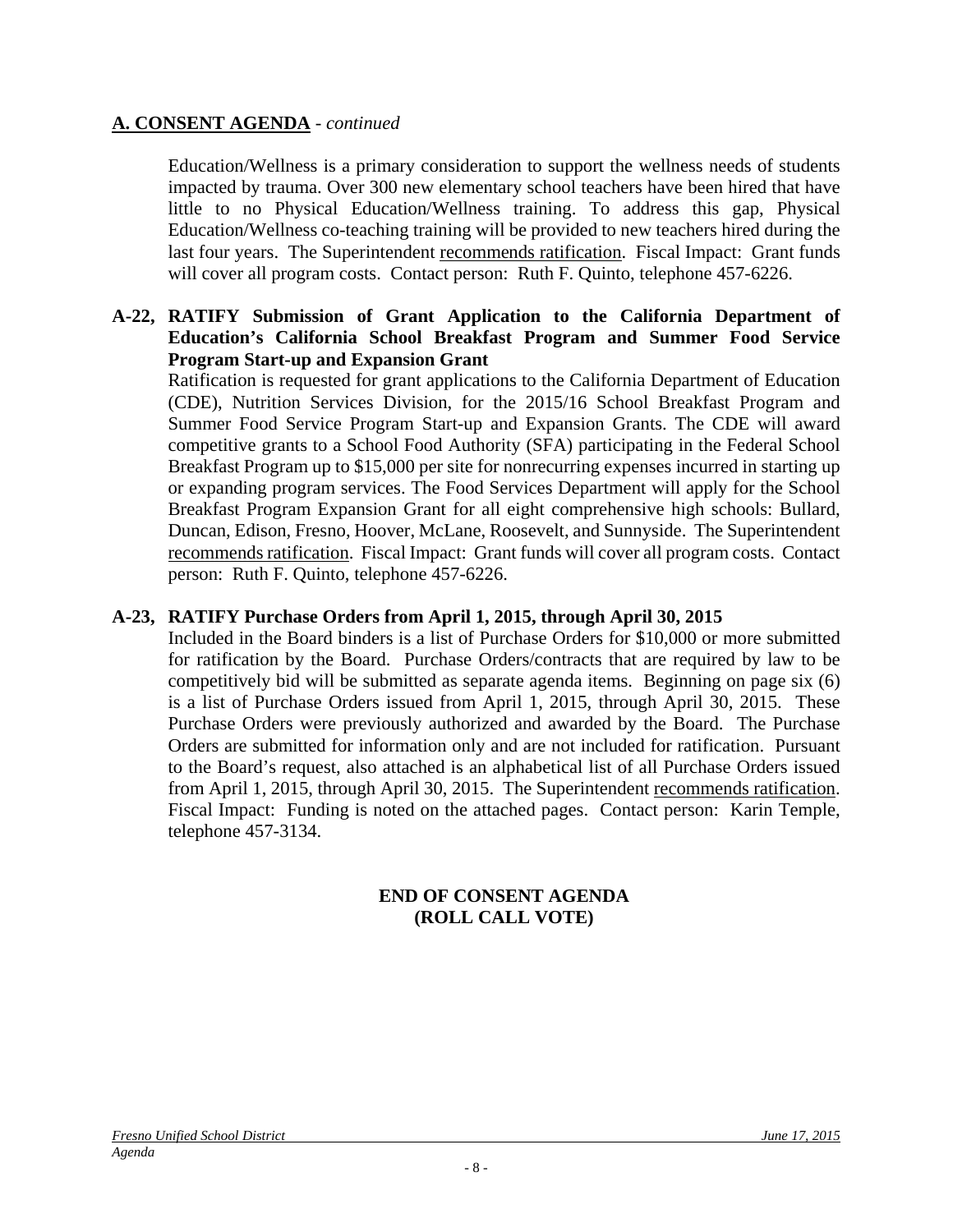# **UNSCHEDULED ORAL COMMUNICATIONS**

Individuals who wish to address the Board on topics within the Board's subject matter jurisdiction, but **not** listed on this agenda may do so at this time. While all time limitations are at the discretion of the Board President, generally members of the public will be limited to a maximum of three (3) minutes per speaker for a total of thirty (30) minutes of public comment as designated on this agenda. Any individual who has not had an opportunity to address the Board during this initial thirty (30) minute period may do so at the end of the meeting after the Board has addressed all remaining items on this agenda. Individuals with questions on school district issues may submit them in writing. The Board will automatically refer to the Superintendent any formal requests that are brought before them at this time. The appropriate staff member will furnish answers to questions. Please note that if you wish to address the Board on an agenda item, you should do so when that specific item is called.

# **B. CONFERENCE/DISCUSSION AGENDA**

# **6:00 P.M.**

**B-24, PRESENT and DISCUSS Comprehensive Sexual Health Education in Fresno Unified School District** 

Included in the Board binders is a presentation on the proposed instruction and implementation of Comprehensive Sexual Health Education in Fresno Unified School District. Fiscal Impact: Funding will be provided through the Curriculum and Instruction categorical budget. Contact person: Rosario Sanchez, telephone 457-6223.

# **6:15 P.M.**

## **B-25, OPPORTUNITY for Public Hearing on the Fresno Area Substitute Teachers Association (FASTA) Negotiations Proposal to Fresno Unified School District for the 2015/16 School Year**

In accordance with government Code 3547, all initial proposals of the exclusive representative shall be presented in a public meeting of the public school employer, and thereafter shall be public record. Fiscal Impact: There is no fiscal impact to the district to be determined at this time. Contact person: Paul Idsvoog, telephone 457-3548.

# **6:20 P.M.**

#### **B-26, OPPORTUNITY for Public Hearing on the Service Employees International Union (SEIU), Local 521 Negotiations Proposal to Fresno Unified School District for the 2015/16 School Year**

In accordance with government Code 3547, all initial proposals of the exclusive representative shall be presented in a public meeting of the public school employer, and thereafter shall be public record. Fiscal Impact: There is no fiscal impact to the district to be determined at this time. Contact person: Paul Idsvoog, telephone 457-3548.